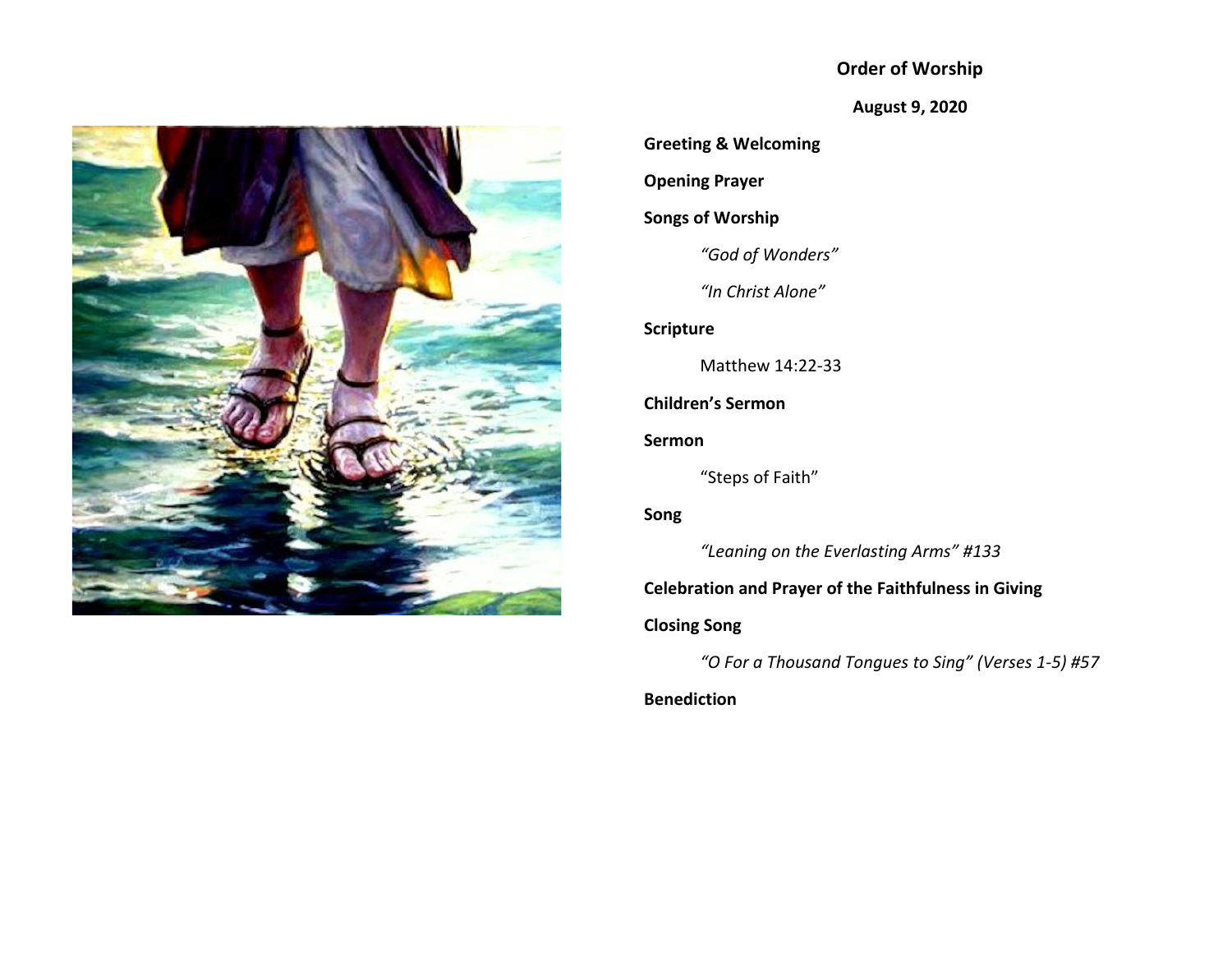### *"God of Wonders"*

*Verse 1:* Lord of all creation of water, earth, and sky The heavens are Your tabernacle Glory to the Lord on high

#### *Chorus:*

God of wonders beyond our galaxy, You are holy, holy The universe declares Your majesty, You are holy, holy Lord of heaven and earth Lord of heaven and earth

#### *Verse 2:*

Early in the morning I will celebrate the light And when I stumble in the darkness I will call Your name by night

#### *Bridge:*

Hallelujah to the Lord of heaven and earth

#### *Chorus 2:*

God of wonders beyond our galaxy, You are holy, holy The universe declares Your majesty, You are holy, holy Precious Lord reveal Your heart in me Father hold me, hold me The universe declares Your majesty, You are holy, holy You are holy, holy

### *"In Christ Alone"*

*Verse 1:* In Christ alone my hope is found He is my light, my strength, my song This Cornerstone, this solid ground Firm through the fiercest drought and storm What heights of love! What depths of peace When fears are stilled, when strivings cease My Comforter, my all in all Here in the love of Christ I stand

#### *Verse 2:*

In Christ alone, who took on flesh Fullness of God in helpless babe This gift of love and righteousness Scorned by the ones He came to save 'Til on that cross as Jesus died The wrath of God was satisfied For every sin on Him was laid Here in the death of Christ I live

#### *Verse 3:*

There in the ground his body lay Light of the world by darkness slain Then bursting forth in glorious day Up from the grave He rose again And as He stands in victory Sin's curse has lost its grip on me For I am His and He is mine Bought with the precious blood of Christ

#### *Verse 4:*

No guilt in life, no fear in death This is the power of Christ in me From life's first cry to final breath Jesus commands my destiny No power of hell, no scheme of man Can ever pluck me from His hand 'Til He returns or calls me home Here in the power of Christ I'll stand